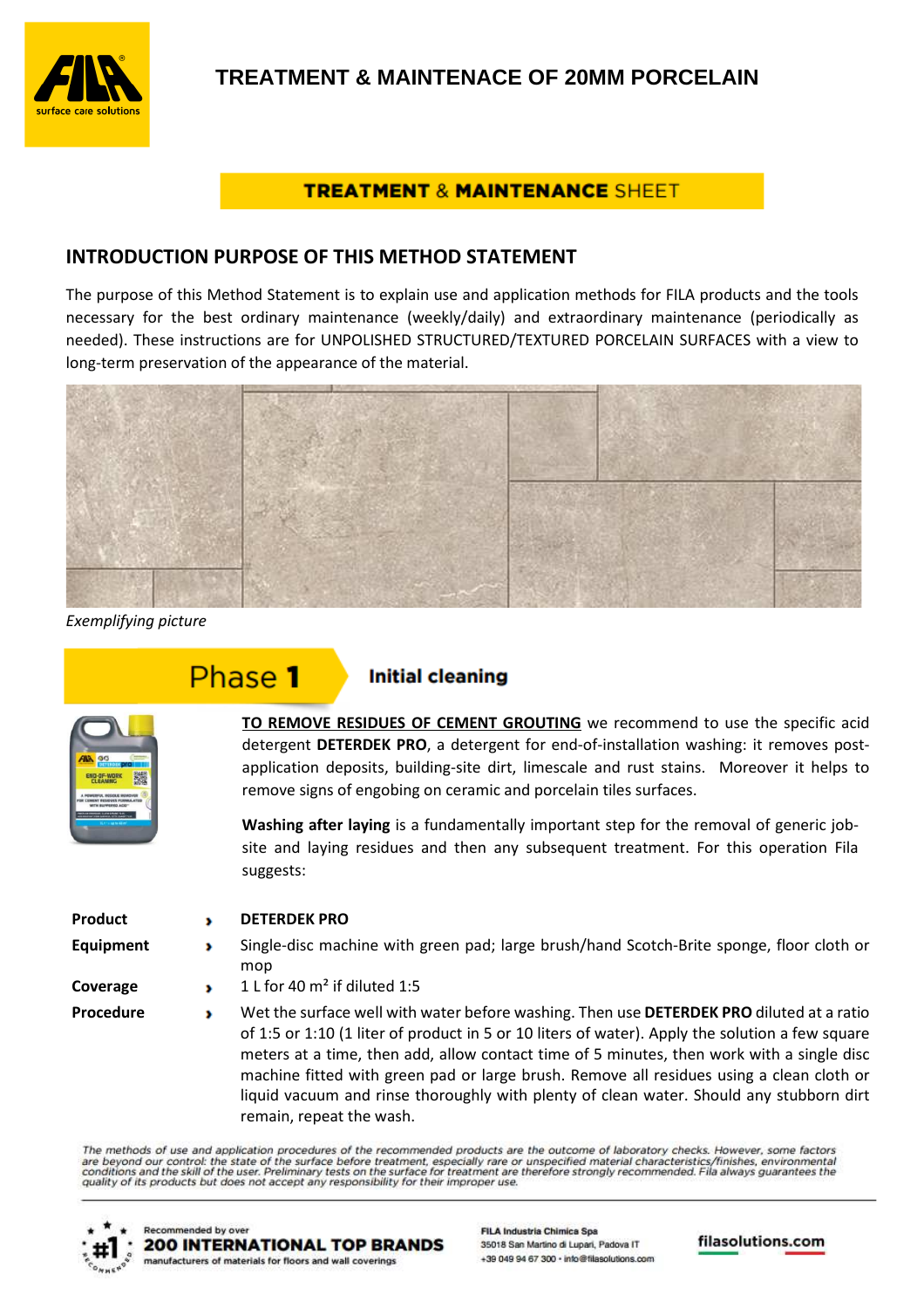

# **TREATMENT & MAINTENACE OF 20MM PORCELAIN**

# **TREATMENT & MAINTENANCE SHEET**



**TO REMOVE RESIDUES OF EPOXY GROUTING** FILA recommends the use of the specific alkaline detergent **CR10**.

**CR10** is a high viscosity liquid detergent for cleaning epoxy grout residues, stains and streaks from wall and floor surfaces. Ideal for non-absorbent materials such as porcelain tiles, glazed ceramic and glass mosaics.

#### **Product b** CR10

- **Equipment** Single-disc machine with green pad; large brush/hand Scotch-Brite sponge or even a spatula, floor cloth or mop
- **Coverage** Up to 10 m2 / 1 L undiluted

**Procedure** Before cleaning with Fila **CR10** wait until the grouting product applied is ready for use, closely following the instructions given below. Apply directly to the surface to be cleaned using a large flat paintbrush, perfectly covering all residues of plaster. Leave for about 30 minutes. Rub with an abrasive sponge or even a spatula to remove larger residues. A singledisc machine fitted with a green pad can be used for floors. Rinse thoroughly. For more stubborn residues, repeat the same procedure, leaving the product to work for longer.

# Phase 2

# **Protection**



**Protection of the whole surface (tiles + grout joints): STOPDIRT** is a waterproof and anti-stain product making ordinary maintenance quicker and easier. It is a solvent-based protective barrier against dirt. It protects the floor without forming a surface film improving the material's resistance to dirt.

| Product<br><b>Equipment</b> | <b>STOP DIRT</b><br>a brush or fleece pad, clean dry lint free cotton cloth, white disc for single-disc machine.                                                                                                                                                                                                                                                                                     |
|-----------------------------|------------------------------------------------------------------------------------------------------------------------------------------------------------------------------------------------------------------------------------------------------------------------------------------------------------------------------------------------------------------------------------------------------|
| Coverage                    | 1 liter/up to 70 $m2$                                                                                                                                                                                                                                                                                                                                                                                |
| <b>Procedure</b>            | Apply the product to a clean and dry floor also treating the grout, covering evenly with a fleece<br>or other suitable applicator. Given the product's high coverage, apply a moderate quantity of<br>product to treat 2-3 m2 of surface area at a time. Rub the surface with a cloth or floor single-<br>disc machine with white disc. Fully remove any residues within 10 minutes, either manually |

The methods of use and application procedures of the recommended products are the outcome of laboratory checks. However, some factors are beyond our control: the state of the surface before treatment, especially rare or unspecified material characteristics/finishes, environmental<br>conditions and the skill of the user. Preliminary tests on the surface for

using a microfiber cloth or with a single-disc machine.



Recommended by over **200 INTERNATIONAL TOP BRANDS** manufacturers of materials for floors and wall coverings

**FILA Industria Chimica Spa** 35018 San Martino di Lupari, Padova IT +39 049 94 67 300 · into@filasolutions.com

filasolutions.com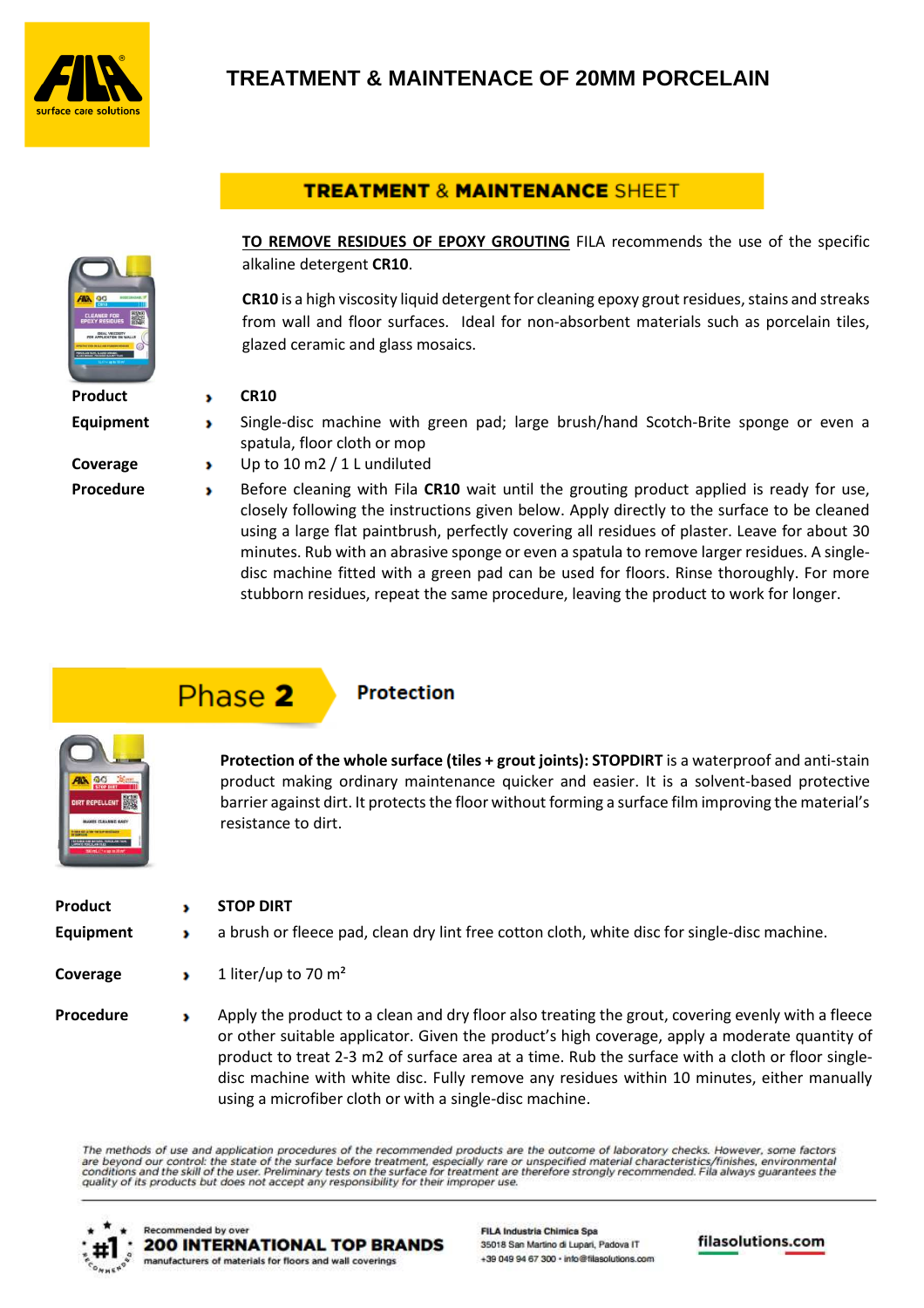

# **TREATMENT & MAINTENANCE OF 20MM PORCELAIN**

# **TREATMENT & MAINTENANCE SHEET**



**An alternative protection, only for grout joints, is assured by the product FUGAPROOF. FUGAPROOD p**rotects and sanitizes grouting, facilitates dirt removal and routine cleaning and prevents water and stains from being absorbed into the grout joints.

| Product          |
|------------------|
| <b>Equipment</b> |
| Coverage         |
| Procedure        |

- **PRODUCT**
- **Example 1**
- **With 750 ml of product: up to 850 linear metres**
- **Propelling No dilution required: The product is ready to use. When the surface is clean and dry, spray FUGAPROOF** directly onto the grouting and dry any excess product using a cloth. The surface can be walked on after 4 hours

# Phase 3

## **Ordinary maintenance**



**CLEANER PRO** is a neutral concentrated detergent that can be used for ordinary cleaning. It cleans the surfaces protecting them against opacifying layers generally created other detergents, preserving the original appearance of the surface over time. Highly concentrated, can be used at various dilutions. It can be used with scrubber dryer machines at 1:200

| Product          |
|------------------|
| <b>Equipment</b> |
| Coverage         |
| Procedure        |

#### **Product PRO**

- **EXECT** Cloth, mop, single-disc machine with red pad
- **Coverage 1 liter/1500 m<sup>2</sup> diluted 1:200/ 25 ml in 5 liters of water**
- **Procedure** For routine care simply wipe or mop over the surface with diluted **CLEANER PRO**. When highly diluted (1:200) it does not require rinsing. With this dilution it can be used with a single-disc machine or scrubber-drier machine with red pad for large areas or mop.

The methods of use and application procedures of the recommended products are the outcome of laboratory checks. However, some factors are beyond our control: the state of the surface before treatment, especially rare or unspecified material characteristics/finishes, environmental<br>conditions and the skill of the user. Preliminary tests on the surface for



**FILA Industria Chimica Spa** 35018 San Martino di Lupari, Padova IT +39 049 94 67 300 · into@filasolutions.com